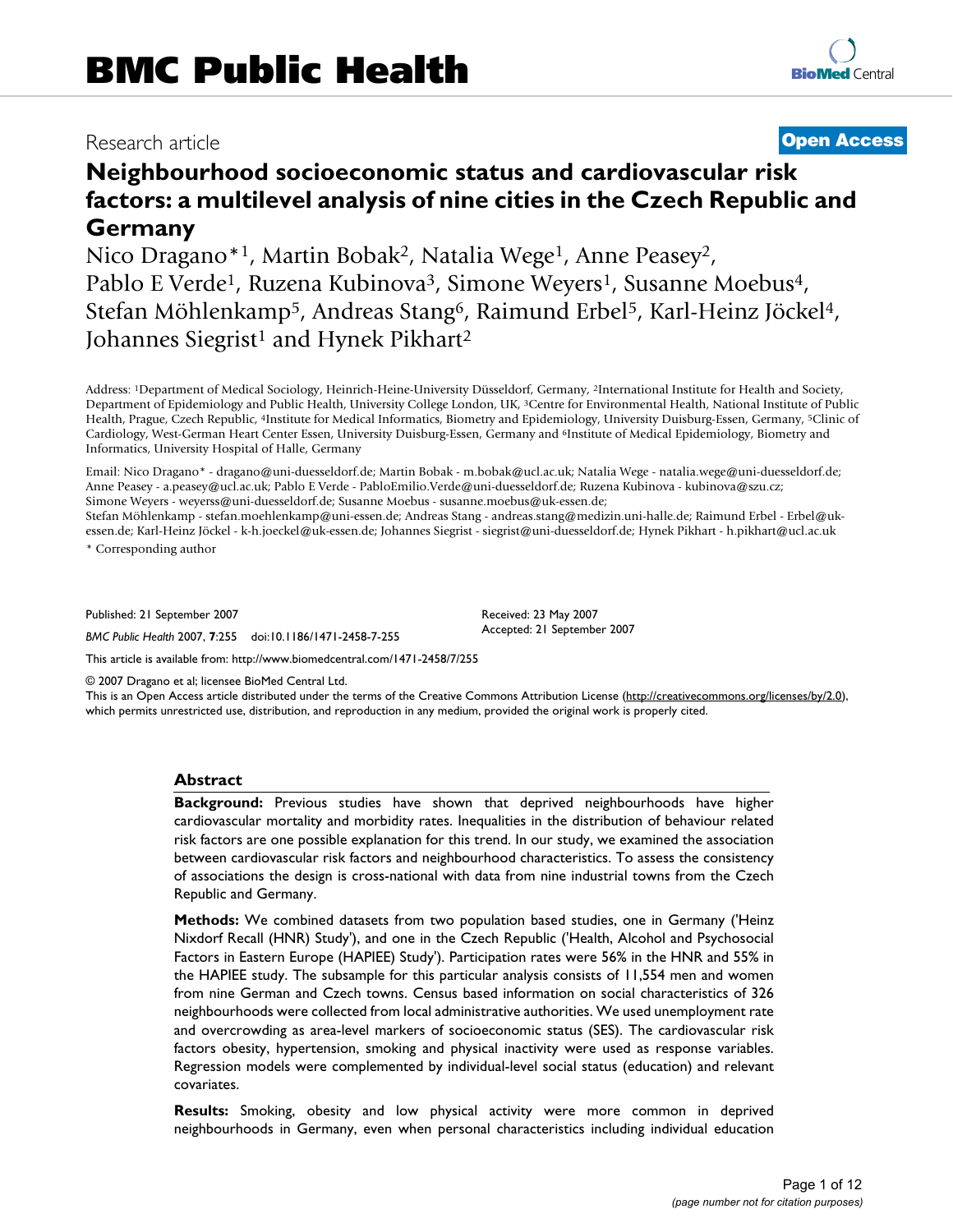were controlled for. For hypertension associations were weak. In the Czech Republic associations were observed for smoking and physical inactivity, but not for obesity and hypertension when individual-level covariates were adjusted for. The strongest association was found for smoking in both countries: in the fully adjusted model the odds ratio for 'high unemployment rate' was 1.30 [95% CI 1.02–1.66] in the Czech Republic and 1.60 [95% CI 1.29–1.98] in Germany.

**Conclusion:** In this comparative study, the effects of neighbourhood deprivation varied by country and risk factor; the strongest and most consistent effects were found for smoking. Results indicate that area level SES is associated with health related lifestyles, which might be a possible pathway linking social status and cardiovascular disease. Individual-level education had a considerable influence on the association between neighbourhood characteristics and risk factors.

#### **Background**

Socio-economic inequalities can be analysed at different levels, from the individual to urban neighbourhoods up to cities and whole countries. The relationship between individual social characteristics and health is well documented [1]. But even at the aggregate level socioeconomic status (SES) seems to be associated with health, as a growing number of studies on relations between neighbourhood-level SES, mortality and morbidity demonstrate [2]. For instance, several studies found a higher all-cause mortality in deprived urban neighbourhoods compared to areas with higher social status [3-7]. This relationship is especially distinct for mortality due to cardiovascular causes [8-11]. Moreover, indicators of morbidity are also unequally distributed by neighbourhood SES, for example non fatal coronary heart disease [12-15] or a self rated poor health [16,17].

These effects are usually statistically controlled for individual-level socioeconomic status and in general the effect of neighbourhood SES persists after adjustment for personal social characteristics [18], indicating an independent influence of area deprivation on health.

A number of intermediate factors linking neighbourhood SES to individual health have been proposed. Among such factors, there are crime rate, pollution, noise, social stress and a lack of health related facilities and structures. The promotion of unhealthy lifestyles in an adverse socioeconomic environment is another possible pathway. Such an association is documented for smoking, where rates are significantly higher in low SES neighbourhoods, irrespective of personal characteristics [16,19-22]. Other risk factors are less frequently analysed, but there is emerging evidence for an association, e.g. for overweight, low physical activity and hypertension [23-27].

In this project, we examine the evidence for area-level inequalities of health damaging lifestyles by using a set of cardiovascular risk factors in multilevel-analysis. Area level social inequalities in the distribution of behaviour related individual risk factors are of particular interest in this field of research, because they address a pathway by which the broader social environment could influence the health of urban populations. The design of the study is crossnational, since we analyse data from a German and a Czech study with urban populations from nine cities. Comparative analysis allows evaluation of the strength of associations between neighbourhood SES and risk factors in countries that are at different stages of their economic development [28]. The Czech Republic is a former communist country and currently in a fundamental transition to a market-oriented capitalist society. But irrespective of an impressive improvement in living conditions, the current process of transition is still characterized by threats to the well-being of large population groups who are exposed to material deprivation and social instability [29,30]. No contextual study has been conducted in this particular region before, and to our knowledge only one study exists in which area-level social inequalities in an Eastern Europe country (Moscow, Russia) after the breakdown of communism have been investigated [31].

Germany, on the other hand, is a highly developed country and charter member of the European Union, but has been faced with economic decline in the years under study, especially in the urban region where the study has been conducted. A cross-national and cross-town comparison of the results gives an idea about the consistency of associations between neighbourhood-level SES and cardiovascular risk factors. Such a comparison is useful, because the countries represent different stages of the development of modern industrialized countries. The importance of the characteristics of the place of living for individual health might vary in relation to the larger social, cultural and economic context. The present paper explores the extend to which such a variation exists.

#### **Methods**

We report a comparative analysis of data from the baseline screenings of two longitudinal cohort studies. Both studies examined men and women from urban populations, one in Germany (the 'Heinz Nixdorf Recall (HNR) Study'), and one in the Czech Republic (the 'Health, Alco-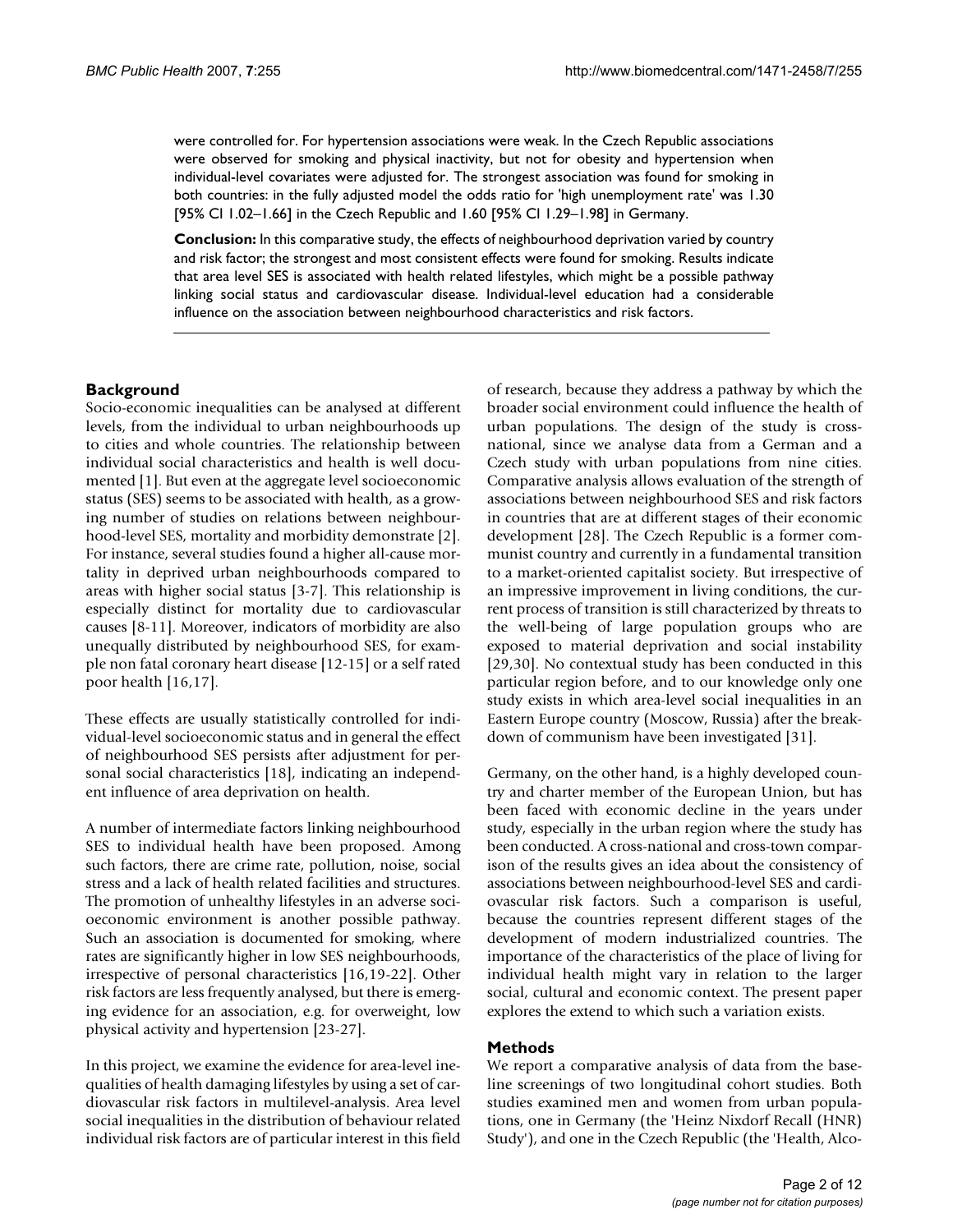hol and Psychosocial Factors in Eastern Europe (HAPIEE) Study'). The sample of the HNR study was randomly selected from population registers of three neighbouring Western German industrial towns Bochum, Essen, and Mülheim. Baseline examination took place during the years 2000 to 2003. The Czech sample was also drawn randomly and was based on registers from the six cities Havirov/Karvina, Hradec, Jihlava, Kromeriz, Liberec and Usti nad Labem Baseline investigations started in 2002 and ended in 2005.

Participation rate was 56% in Germany, giving an overall sample size of 4,814, and 55% in the Czech Republic with a resulting sample size of 8,856 participants. Sampling methods and recruitment are described in detail by Stang and colleagues [32] for the HNR study and by Peasey and colleagues [33] for the HAPIEE study. To ensure comparability of the two studies we restricted our samples to participants aged 45 to 69 years at baseline, the overlapping age range between the studies. Furthermore, all participants who reported a history of myocardial infarction were excluded (171 in HNR; 448 in HAPIEE). Lastly, in the HAPIEE study it was impossible to merge small-area data for 645 participants (missing area information or incomplete addresses). Altogether the resulting effective sample size for this analysis was  $n = 4,032$  for the HNR study and  $n = 7,522$  for the HAPIEE study.

In the HNR study, computer-assisted personal interviews were conducted and supplemented by paper and pencil questionnaires [34]. Special efforts were invested in quality control of data collection and data handling, as documented in an external certification (DIN EN ISO 9001). In the HAPIEE study, data were collected by paper and pencil questionnaires [[33], for details see [35]]. In addition, physical examinations were conducted in both studies by trained study personnel which assessed blood pressure, body weight and height and many other parameters. Only variables measured in a comparable way in both studies were included.

#### *Individual level cardiovascular risk factors*

Four established cardiovascular risk factors represent the risk profile of the participants: (1) obesity, (2) hypertension, (3) current smoking and (4) low physical activity. Obesity is defined by a body-mass-index  $\geq 30 \text{ kg/m}^2$ . Blood pressure was measured with an oscillometric device (HNR=Omron HEM-705-CP; HAPIEE=Omron M5-I) and mean values of the 2nd and 3rd measurement taken at least three minutes apart were calculated [36]. We classified participants as hypertensive if they had a systolic value  $\geq$ 160 mmHg or a diastolic value ≥ 90 mmHg or were taking regular antihypertensive medication. Smoking habits and leisure time physical activities were both assessed by standardized questionnaires. Current smokers and participants with low physical activity (frequency of regular leisure time physical activity/sports less than once a week) were defined as being at risk.

#### *Individual-level socioeconomic status*

Socioeconomic status of the participants was operationalised by their educational degrees. The respective variable was classified according to the International Standard Classification of Education [37]. This classification indicates the highest educational degree by combining school and vocational training. Four categories were defined: primary, vocational, secondary and university degree.

#### *Individual-level covariates*

Age and sex were adjusted for in all multivariate analyses. Additionally, economic activity and social isolation were included as covariates. All four variables could be considered as possible mediating or confounding factors in the association between neighbourhood-level SES and health. Economic activity is relevant, because it includes individual unemployment. The variable distinguishes four groups: participants still working, retired persons, unemployed and economically inactive people (i.e. housewife). Social isolation is a strong determinant of health [38] and is influenced by the socioeconomic context in which a person lives [39]. As the questionnaires about social network were not fully identical we used a simple operationalisation: people who reported to have regular contact with friends or relatives less than once a month were defined as socially isolated.

#### *Neighbourhood-level socioeconomic status*

To measure neighbourhood SES, participants were linked to their area of residence using the baseline home address. Area of residence was defined by existing administrative boundaries in both countries. In the Czech Republic participants were nested in 220 neighbourhoods with a median number of 3517 inhabitants; in Germany a total of 106 geographical units were linked, with a median size of 11,263 inhabitants. In the next step, the area code was used to merge the neighbourhood data. Two indicators of neighbourhood level SES were available for this analysis: unemployment rate and overcrowding. Both indicators are frequently used in area-level research, e.g. as part of the Townsend or the Carstairs deprivation indexes [40]. Unemployment is a strong indicator for material deprivation [22] in a neighbourhood, while overcrowding reflects aspects of social stress and physical hazards due to a high population density [41,42]. Respective information was obtained from the local census authorities of the towns. The unemployment rate (%) was calculated by dividing the number of unemployed in the area by the number of the economically active population (unemployed + working population). In both studies an indicator of overcrowding was calculated by dividing the total living space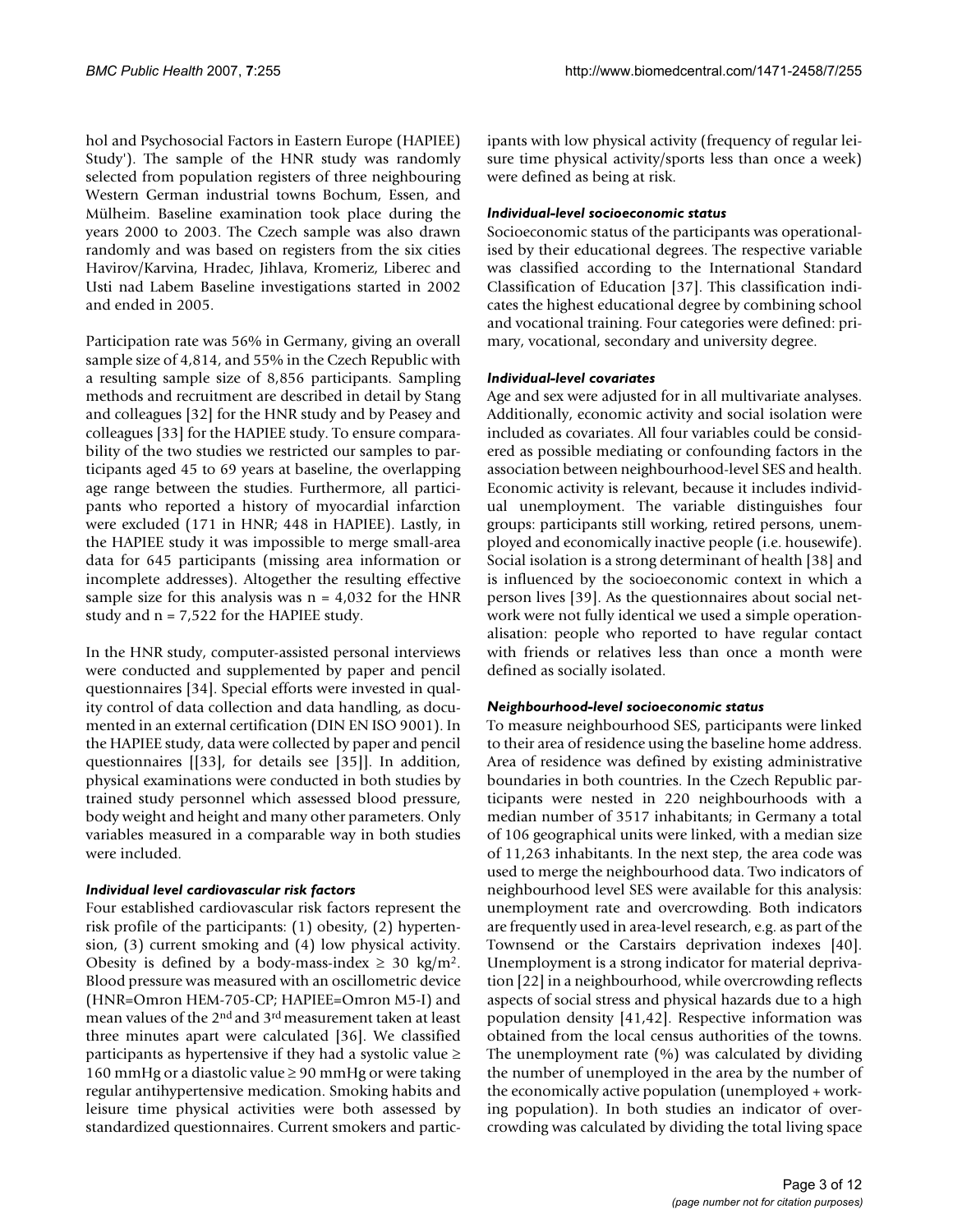(houses/flats) in m2 by the total number of inhabitants. To ensure comparability between the countries we examined relative instead of absolute differences in neighbourhood SES. Analogous to a recent comparative study of van Lenthe and colleagues [28] the continuous variables were therefore grouped into four categories by calculating country-specific quartiles. The variables were coded from 1 to 4, where group 1 was the reference group with the highest SES having an unemployment rate in the lowest quartile or a mean number of m2 per inhabitant in the highest quartile.

#### *Statistical analysis*

We used bivariate statistics (proportions/chi2-test; means/ t-test) to summarize the characteristics of the samples and the distribution of the socioeconomic status indicators. Due to the hierarchical structure of the data it was necessary to apply multi-level statistical methods for the analyses of neighbourhood- and individual-level effects. The two country-datasets were analysed separately, and differences are interpreted qualitatively on the basis of the estimates derived by the multi-level regression models. The four risk factors were defined as the dependent variables in the regression models. A logistic regression model with mixed effects was used for statistical analysis. For the fixed effects the following two sets of variables were used: a) individual characteristics: age, gender, socioeconomic status, isolation and economic activity; b) contextual characteristics: unemployment and overcrowding.

For the random effects we analysed two types of nested structure:

1) random variability between cities and between districts within cities

2) fixed effects for cities and random effects for districts.

We decided between these possible model structures by evaluating the estimated variance components. If these model parameters were estimated as zero we reduced the model to a simple model without random effects.

The model parameters were estimated by the Penalized Quasi Likelihood method [43]. 95% confidence intervals are reported for odds ratios. The analysis was performed with fixed effects variables entered sequentially. Missing values were excluded. In general the item nonresponse was low, with the exception of obesity measures in the Czech Republic, where more than 1000 study participants had missing data.

For each outcome, the analysis was done in three steps. The first model contained only the area-level indicator and age, sex as covariates. In the second model, individual-level education was additionally included, and finally economic activity and social isolation were added in the third model. Analyses revealed only small differences of results between men and women. Therefore, numbers are given for the total group.

Descriptive statistics were calculated with the SPSS statistical package 12.0.1 and multilevel regression models with R version 2.3.1 (R Development Core Team 2006).

#### **Results**

The distribution of the study variables in the German and the Czech sample are described in table 1. With the exception of age, all characteristics vary significantly between the two datasets. Due to different educational systems vocational degrees are more common in Germany compared to the Czech Republic with more secondary educational degrees. Furthermore, in Germany the unemployment rate is higher than in the Czech Republic, but social isolation was more common among Czechs. The risk factor prevalence was higher for three variables in the Czech Republic (obesity, hypertension, smoking), but the rate of physically inactive people was higher in Germany. The two neighbourhood-level indicators differ in their distribution too. The unemployment rate was higher in Germany, but the mean living space per person was nearly twice as high in Germany than in the Czech Republic. As mentioned above, the area-level variables were grouped according to country specific quartiles of the distribution for the multi-level analyses.

The prevalence of the risk factors by country and level of neighbourhood deprivation is shown in table 2. With the exception of hypertension in Germany, the prevalence increases with an increasing unemployment rate in both countries. Some of the differences are considerably high, especially in the German dataset. The second part of the table demonstrates, that the trend is generally weaker for the overcrowding indicator.

To what extent the bivariate associations are confounded by covariates was assessed in the multivariate hierarchical regression analyses. Main results for unemployment are presented in table 3. In the first age and sex adjusted model neighbourhood unemployment shows a small but consistent association with obesity, smoking and low physical activity in both countries. Odds ratios are higher in Germany than in the Czech Republic, a difference which persists even after further adjustment for personal education and other covariates.

Adjustment for education (model 2) weakened the statistical association between unemployment and risk factors. In the Czech Republic odds ratios remained significantly elevated for smoking and low physical activity only. The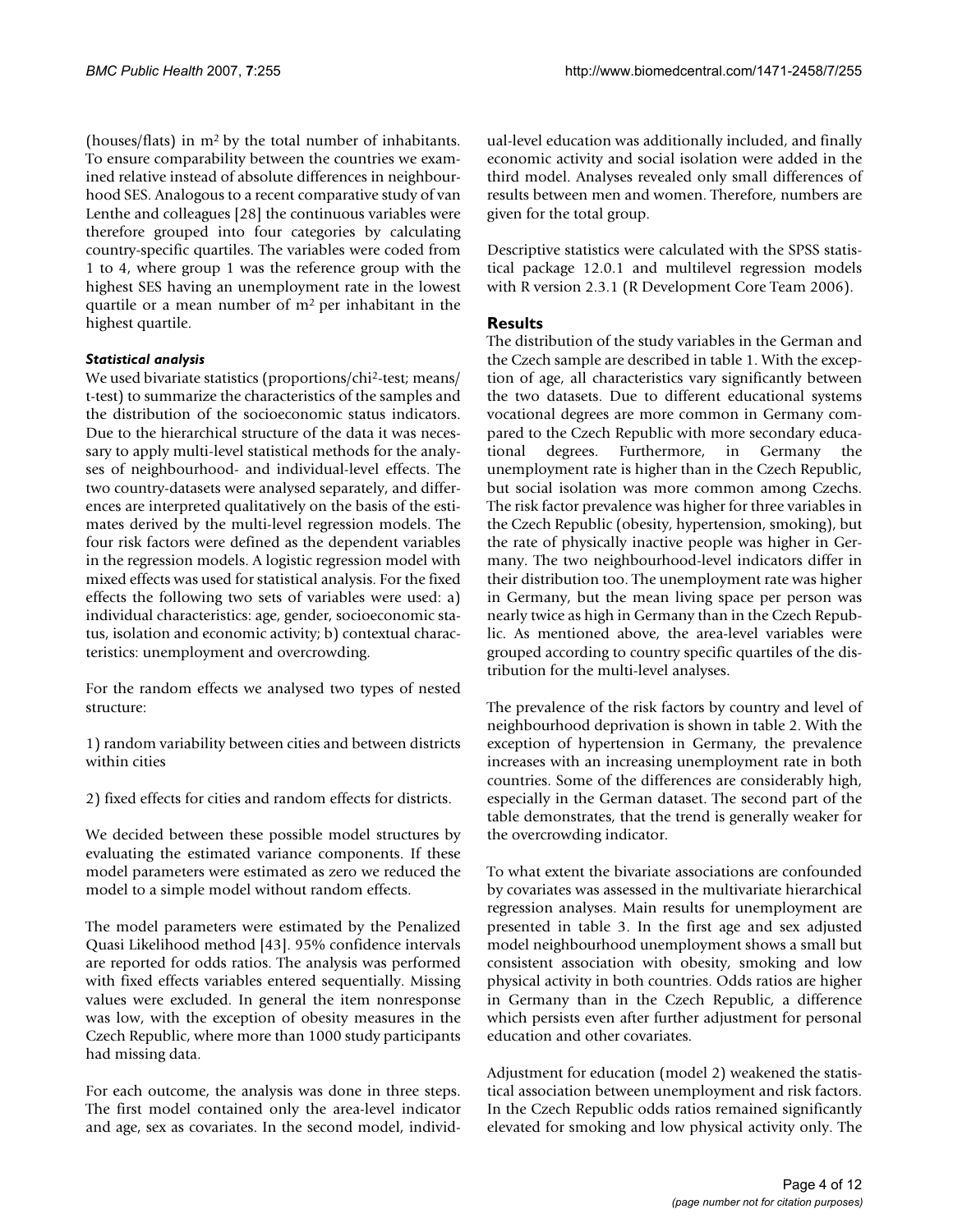#### **Table 1: Characteristics of the study samples**

|                                                                     | <b>Czech Republic</b> | Germany          | $p*$    |
|---------------------------------------------------------------------|-----------------------|------------------|---------|
| Participants, n                                                     | 7522                  | 4032             |         |
| Individual level variables                                          |                       |                  |         |
| Mean age $(\pm SD)$                                                 | 57.8 $(\pm 6.9)$      | 57.7 $(\pm 6.6)$ | 0.281   |
| Women, % (number)                                                   | 55.2 (4150)           | 51.5 (2075)      | < 0.001 |
| Education, % (number)                                               |                       |                  |         |
| primary                                                             | 12.5(934)             | 10.0(401)        | < 0.001 |
| vocational                                                          | 36.9(2761)            | 55.5 (2230)      |         |
| secondary                                                           | 37.0 (2769)           | 16.4(659)        |         |
| university degree                                                   | 13.7 (1022)           | 18.2 (730)       |         |
| Social isolation, % (number)                                        | 5.5 (406)             | 3.0(119)         | < 0.001 |
| Economic activity, % (number)                                       |                       |                  |         |
| still employed                                                      | 53.8 (4009)           | 46.2 (1859)      | < 0.001 |
| retired                                                             | 42.5 (3162)           | 32.3 (1299)      |         |
| unemployed                                                          | 3.1(228)              | 7.0(282)         |         |
| inactive, other                                                     | 0.6(46)               | 14.4(580)        |         |
| Obesity, % (number)                                                 | 30.0 (1868)           | 26.4 (1059)      | < 0.001 |
| Hypertension, % (number)                                            | 55.6 (4177)           | 41.7 (1680)      | < 0.001 |
| Smoking, % (number)                                                 | 26.9 (1996)           | 25.0 (1006)      | 0.028   |
| Low physical activity, % (number)                                   | 30.8 (2230)           | 44.7 (1799)      | < 0.001 |
| Area level variables                                                |                       |                  |         |
| Unemployment rate, mean (SD)                                        | $10.4 (\pm 5.6)$      | $12.3 (\pm 3.4)$ | < 0.001 |
| Overcrowding - m <sup>2</sup> of living space per person, mean (SD) | $18.8 (\pm 3.1)$      | 38.9 $(\pm 4.6)$ | < 0.001 |

\* chi-square test for categorical and t-test for continuous variables

introduction of the additional individual level covariates did not have an effect on the main estimates. Results are different in Germany where even after adjustment for education, significant estimates are observed for obesity, smoking and low activity. In both countries the association between neighbourhood unemployment and the dependent variables were particularly pronounced for smoking. With one exception the results are comparable for men and women (results for gender specific analysis not shown). This exception is obesity in Germany where the relationship with area level unemployment was more pronounced in women than in men. In example was the fully adjusted odds ratio for the highest compared to the lowest area unemployment 1.25 [0.92–1.69] in men and 1.74 [1.26–2.46] in women.

With regard to overcrowding, the associations are generally weaker than for unemployment (table 4). In the Czech Republic, the only significantly elevated odds ratios in the fully adjusted regression model were found for smoking. In Germany, the results for overcrowding and unemployment were similar in the first model. Adjustment for personal education reduced all area level estimates.

Concerning the fit of the multilevel models and the geographical variability between cities and districts, Germany and Czech showed different patterns (results not shown). For Germany, neither the city effect (random or fixed) nor the between district variability contributed substantially to the model after area-level SES indicators were introduced in the model. For Czech Republic the estimated components of variances suggested that there was more between area variability in the data than in Germany and random and fixed effects continue to contribute to the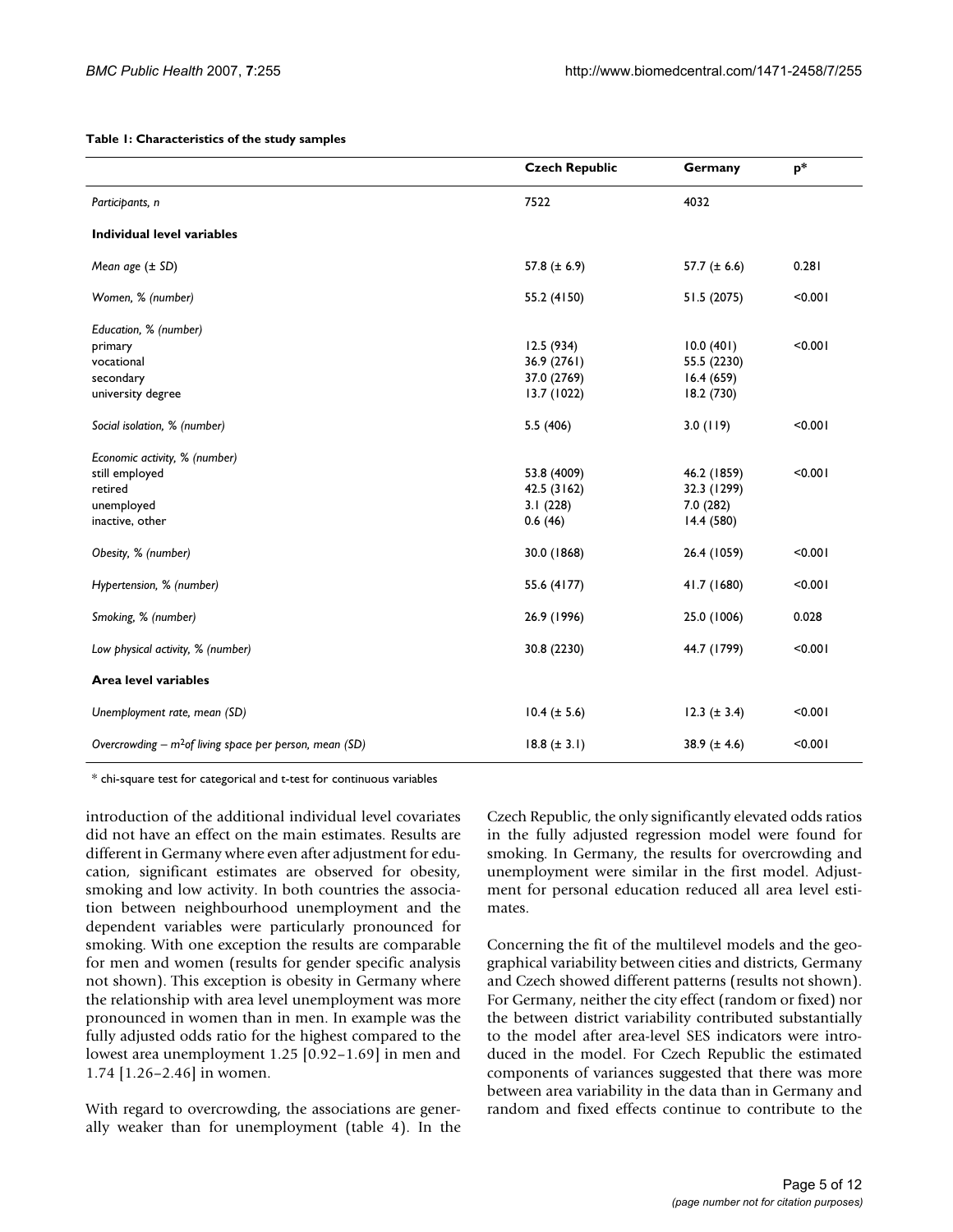|                         | Quartiles of neighbourhood unemployment |      |      |                           |                         |
|-------------------------|-----------------------------------------|------|------|---------------------------|-------------------------|
|                         | I (lowest unemployment)                 | 2.   | 3.   | 4. (highest unemployment) | $p$ (chi <sup>2</sup> ) |
| % obesity               |                                         |      |      |                           |                         |
| Czech Republic          | 29.2                                    | 27.2 | 31.2 | 32.2                      | 0.010                   |
| Germany                 | 20.9                                    | 27.2 | 28.1 | 29.6                      | < 0.001                 |
| % hypertension          |                                         |      |      |                           |                         |
| Czech Republic          | 51.5                                    | 54.5 | 57.2 | 59.6                      | < 0.001                 |
| Germany                 | 39.7                                    | 42.1 | 41.7 | 43.4                      | 0.392                   |
| % current smoking       |                                         |      |      |                           |                         |
| Czech Republic          | 26.0                                    | 23.1 | 26.9 | 31.8                      | < 0.001                 |
| Germany                 | 20.0                                    | 25.0 | 24.4 | 30.8                      | < 0.001                 |
| % low physical activity |                                         |      |      |                           |                         |
| Czech Republic          | 28.9                                    | 28.1 | 32.2 | 34.2                      | < 0.001                 |
| Germany                 | 39.5                                    | 43.7 | 46.4 | 49.1                      | < 0.001                 |
| % lowest education      |                                         |      |      |                           |                         |
| Czech Republic          | 9.2                                     | 9.9  | 11.5 | 19.5                      | < 0.001                 |
| Germany                 | 6.2                                     | 7.6  | 11.1 | 15.1                      | < 0.001                 |

**Table 2: Proportions of participants with risk factors and with low education by quartiles of neighbourhood unemployment and overcrowding in the two countries**

**Quartiles of neighbourhood overcrowding**

|                         | I (no overcrowding) | 2.   | 3.   | 4. (overcrowding) | $p$ (chi <sup>2</sup> ) |
|-------------------------|---------------------|------|------|-------------------|-------------------------|
| % obesity               |                     |      |      |                   |                         |
| Czech Republic          | 30.5                | 28.1 | 31.0 | 30.3              | 0.307                   |
| Germany                 | 22.3                | 25.5 | 29.2 | 28.8              | < 0.001                 |
| % hypertension          |                     |      |      |                   |                         |
| Czech Republic          | 55.I                | 56.0 | 55.2 | 56.3              | 0.875                   |
| Germany                 | 40.3                | 42.2 | 42.2 | 42.2              | 0.772                   |
| % current smoking       |                     |      |      |                   |                         |
| Czech Republic          | 23.8                | 25.2 | 26.7 | 31.8              | < 0.001                 |
| Germany                 | 20.2                | 24.8 | 27.2 | 28.0              | < 0.001                 |
| % low physical activity |                     |      |      |                   |                         |
| Czech Republic          | 32.5                | 28.0 | 29.7 | 32.8              | 0.004                   |
| Germany                 | 40.3                | 44.0 | 46.8 | 47.7              | 0.002                   |
| % lowest education      |                     |      |      |                   |                         |
| Czech Republic          | 11.0                | 10.9 | 10.8 | 17.2              | < 0.001                 |
| Germany                 | 6.8                 | 7.1  | 11.4 | 14.7              | < 0.001                 |

model fit even after an adjustment for the area-level variables.

In previous tables, education had a strong effect on the relationship between neighbourhood characteristics and risk factors. This is consistent with the strong associations between individual-level education and risk factors (table 5). In both countries an unhealthy risk factor profile was more common in participants with lower education. The high odds ratios indicate that individual level SES has a stronger impact on health risks than area level SES.

#### **Discussion**

In this comparative study, we examined associations between two indicators of neighbourhood socioeconomic status and four cardiovascular risk factors. We made three main observations. First, in both countries, neighbourhood characteristics were related to the risk factors, but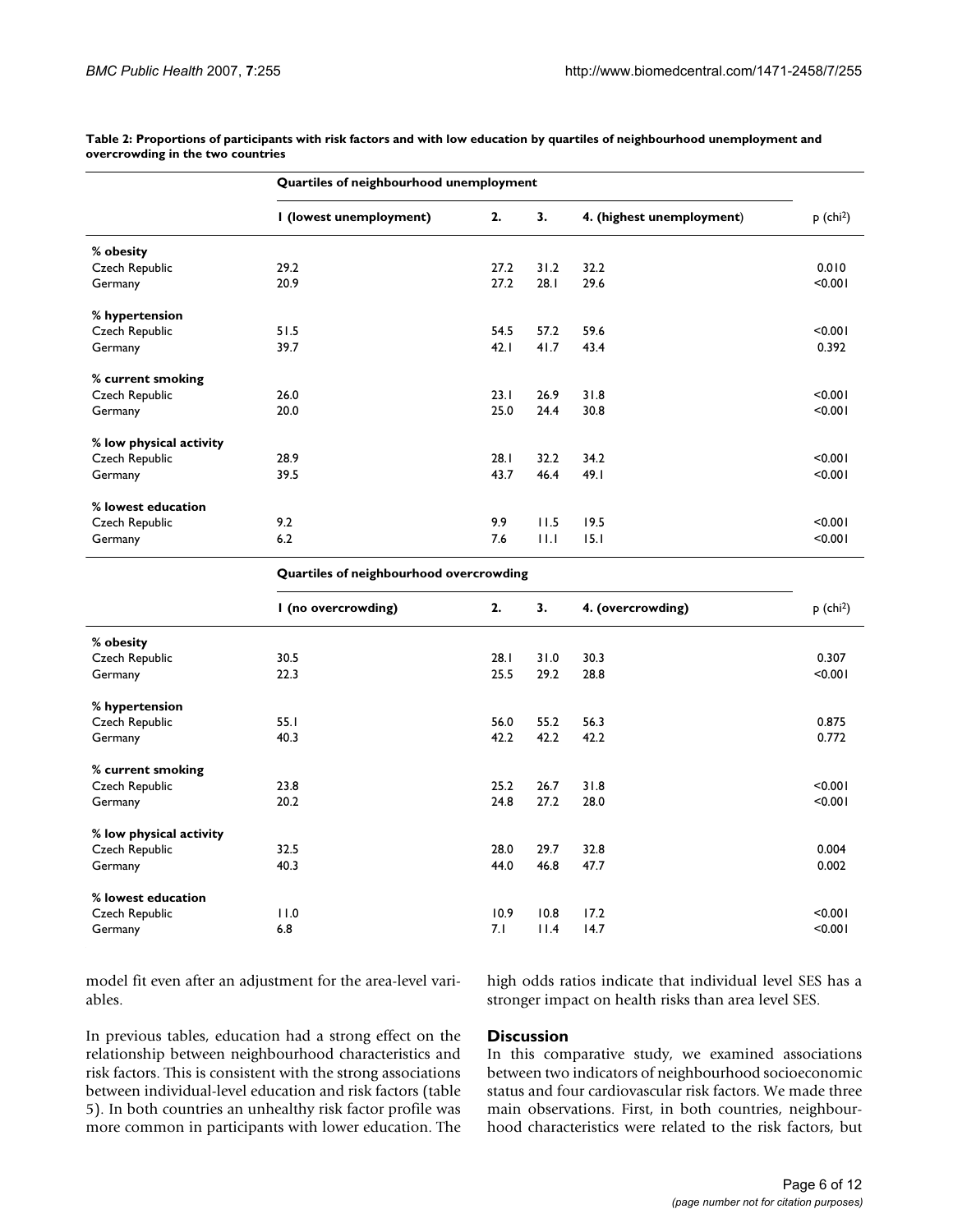| <b>Risk factor</b><br>(number of observations included) | <b>Model I</b> adjusted for age, sex <b>Model 2</b> adjusted for age, | sex, education           | Model 3 adjusted for age,<br>sex, education, economic activity, social isolation |  |
|---------------------------------------------------------|-----------------------------------------------------------------------|--------------------------|----------------------------------------------------------------------------------|--|
|                                                         | <b>Country = Czech Republic</b>                                       |                          |                                                                                  |  |
| Obesity (6082)                                          |                                                                       |                          |                                                                                  |  |
| I. lowest unemployment                                  | 1.00                                                                  | 1.00                     | 1.00                                                                             |  |
| 2.                                                      | 0.91 [0.80-1.05]                                                      | $0.92$ [0.82-1.03]       | $0.89$ [0.78-1.02]                                                               |  |
| 3.                                                      | $1.16$ [1.01-1.34]                                                    | $1.09$ [0.98-1.25]       | $1.11$ [0.97-1.27]                                                               |  |
| 4. highest unemployment                                 | $1.23$ [1.04-1.46]                                                    | $1.07$ [0.91-1.26]       | $1.03$ [0.87-1.21]                                                               |  |
| Hypertension (7316)                                     |                                                                       |                          |                                                                                  |  |
| I. lowest unemployment                                  | 1.00                                                                  | 1.00                     | 1.00                                                                             |  |
| 2.                                                      | $1.01$ $[0.88 - 1.52]$                                                | $1.02$ [0.90-1.16]       | $1.02$ [0.90-1.17]                                                               |  |
| 3.                                                      | $1.03$ [0.87-1.21]                                                    | $1.03$ [0.87-1.21]       | $1.06$ [0.90-1.25]                                                               |  |
| 4. highest unemployment                                 | $0.90$ $[0.69 - 1.18]$                                                | $0.87$ [0.67-1.13]       | $0.89$ [0.69-1.16]                                                               |  |
| <b>Smoking (7235)</b>                                   |                                                                       |                          |                                                                                  |  |
| I. lowest unemployment                                  | 1.00                                                                  | 1.00                     | 1.00                                                                             |  |
| 2.                                                      | $0.90$ [0.78-1.05]                                                    | $0.90$ [0.78-1.04]       | 0.92 [0.79-1.07]                                                                 |  |
| 3.                                                      | $1.22$ [1.02-1.46]                                                    | $1.21$ [1.01-1.43]       | $1.19$ [1.00-1.43]                                                               |  |
| 4. highest unemployment                                 | $1.46$ [1.14–1.87]                                                    | $1.32$ [1.04-1.69]       | $1.30$ [1.02-1.66]                                                               |  |
| Low phys. activity (7078)                               |                                                                       |                          |                                                                                  |  |
| I. lowest unemployment                                  | 1.00                                                                  | 1.00                     | 1.00                                                                             |  |
| 2.                                                      | $0.98$ [0.84-1.15]                                                    | $0.97$ [0.84-1.14]       | $0.97$ [0.84-1.14]                                                               |  |
| 3.                                                      | $1.30$ [1.09-1.54]                                                    | $1.20$ [1.01-1.42]       | $1.22$ [1.03-1.44]                                                               |  |
| 4. highest unemployment                                 | $1.36$ [1.13-1.64]                                                    | $1.11$ [0.91-1.36]       | $1.12$ [0.92-1.36]                                                               |  |
|                                                         |                                                                       | <b>Country = Germany</b> |                                                                                  |  |
| Obesity (3967)                                          |                                                                       |                          |                                                                                  |  |
| I. lowest unemployment                                  | 1.00                                                                  | 1.00                     | 1.00                                                                             |  |
| 2.                                                      | $1.41$ [1.20-1.65]                                                    | $1.35$ [1.15-1.60]       | $1.34$ [1.09-1.65]                                                               |  |
| 3.                                                      | $1.48$ [1.24-1.75]                                                    | $1.4$   $[1.17 - 1.68]$  | $1.42$ [1.20-1.69]                                                               |  |
| 4. highest unemployment                                 | $1.60$ [1.31-1.97]                                                    | $1.48$ [1.20-1.82]       | $1.50$ [1.22-1.85]                                                               |  |
| Hypertension (3986)                                     |                                                                       |                          |                                                                                  |  |
| I. lowest unemployment                                  | 1.00                                                                  | 1.00                     | 1.00                                                                             |  |
| 2.                                                      | $1.09$ [0.93-1.26]                                                    | $1.08$ [0.92-1.25]       | $1.06$ [0.91-1.23]                                                               |  |
| 3.                                                      | $1.08$ [0.93-1.26]                                                    | $1.06$ [0.90-1.24]       | $1.07$ [0.91-1.25]                                                               |  |
| 4. highest unemployment                                 | $1.18$ [0.99-1.41]                                                    | $1.14$ [0.95-1.38]       | $1.14$ [0.95-1.37]                                                               |  |
| Smoking (3986)                                          |                                                                       |                          |                                                                                  |  |
| I. lowest unemployment                                  | 1.00                                                                  | 1.00                     | 1.00                                                                             |  |
| 2.                                                      | $1.38$ [1.16-1.63]                                                    | $1.32$ [1.11-1.56]       | 1.29 [1.09-1.53]                                                                 |  |
| 3.                                                      | $1.32$ [1.10-1.58]                                                    | $1.25$ [1.04-1.50]       | 1.24 [1.03-1.49]                                                                 |  |
| 4. highest unemployment                                 | $1.82$ [1.47-2.24]                                                    | $1.63$ [1.32-2.02]       | 1.60 [1.29-1.98]                                                                 |  |
| Low phys. activity (3981)                               |                                                                       |                          |                                                                                  |  |
| I. lowest unemployment                                  | 1.00                                                                  | 1.00                     | 1.00                                                                             |  |
| 2.                                                      | $1.20$ [1.00-1.46]                                                    | $1.08$ [0.93-1.35]       | $1.12$ [0.93-1.35]                                                               |  |
| 3.                                                      | $1.36$ [1.13-1.63]                                                    | $1.22$ [1.01-1.46]       | $1.22$ [1.01-1.47]                                                               |  |
| 4. highest unemployment                                 | 1.53 [1.23-1.90]                                                      | $1.27$ [1.02-1.57]       | $1.25$ [1.01-1.56]                                                               |  |

**Table 3: Risk factors in relation to the neighbourhood unemployment rate (quartiles) in Germany and Czech (odds ratios and 95%CI; multivariate, multi-level regression models)**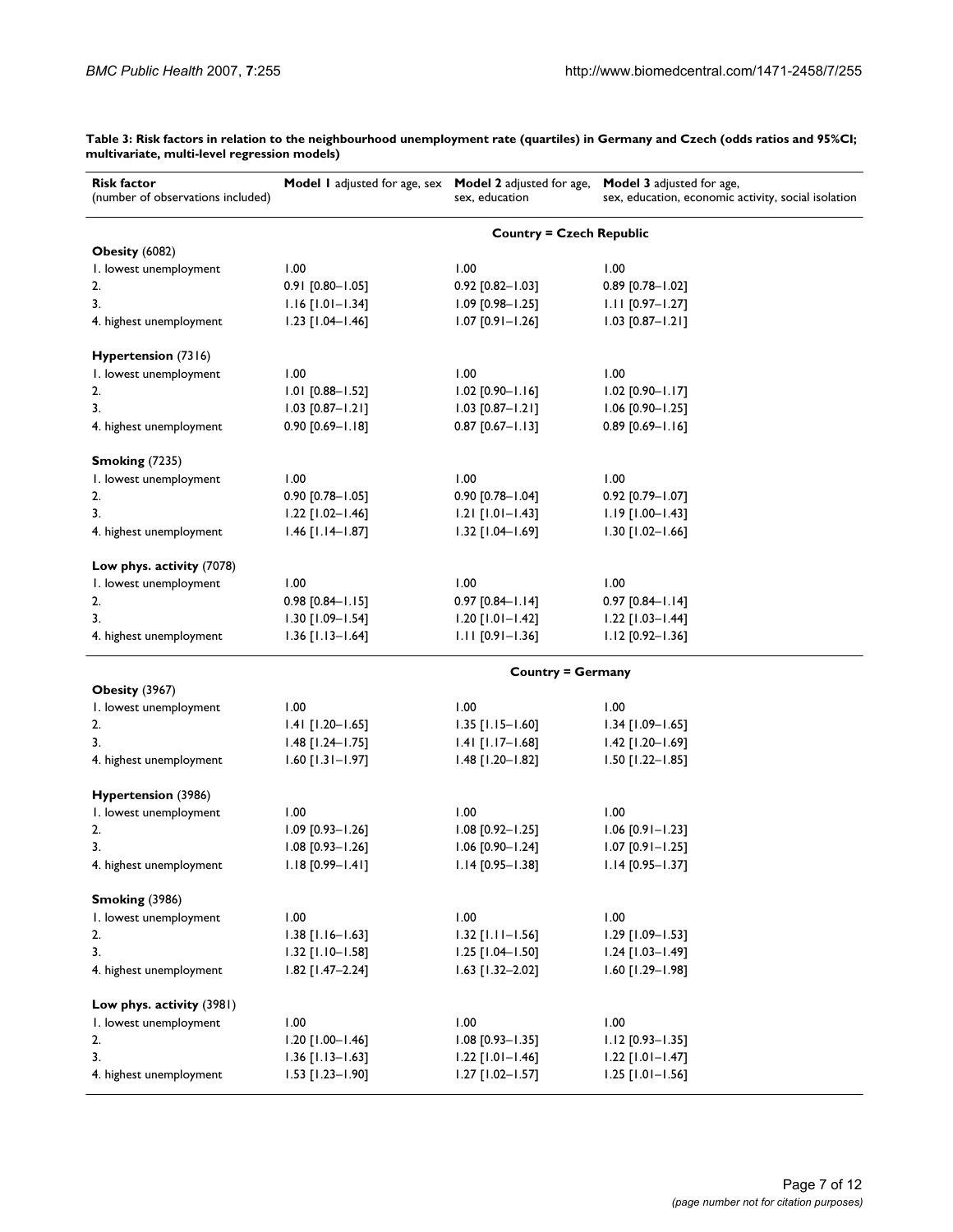| <b>Risk factor</b><br>(number of observations included) | Model I adjusted for age, sex Model 2 adjusted for age, | sex, education     | Model 3 adjusted for age,<br>sex, education, economic activity, social isolation |  |
|---------------------------------------------------------|---------------------------------------------------------|--------------------|----------------------------------------------------------------------------------|--|
|                                                         | <b>Country = Czech Republic</b>                         |                    |                                                                                  |  |
| Obesity (6082)                                          |                                                         |                    |                                                                                  |  |
| I. no overcrowding                                      | 1.00                                                    | 1.00               | 1.00                                                                             |  |
| 2.                                                      | $0.84$ [0.73-0.96]                                      | $0.83$ [0.74-0.96] | $0.85$ [0.75-0.97]                                                               |  |
| 3.                                                      | $1.00$ [0.86-1.16]                                      | $1.02$ [0.88-1.16] | $1.03$ [0.90-1.19]                                                               |  |
| 4. overcrowding                                         | $1.02$ [0.85-1.22]                                      | $0.97$ [0.81-1.13] | $0.95$ [0.80-1.12]                                                               |  |
| Hypertension (7316)                                     |                                                         |                    |                                                                                  |  |
| I. no overcrowding                                      | 1.00                                                    | 1.00               | 1.00                                                                             |  |
| 2.                                                      | $1.10$ [0.97-1.25]                                      | $1.11$ [0.97-1.25] | 1.09 [0.96-1.24]                                                                 |  |
| 3.                                                      | $1.10$ [0.95-1.26]                                      | $1.11$ [0.96-1.27] | $1.10$ [0.96-1.27]                                                               |  |
| 4. overcrowding                                         | $1.06$ [0.89-1.25]                                      | $1.06$ [0.89-1.26] | $1.04$ [0.88-1.24]                                                               |  |
| <b>Smoking (7235)</b>                                   |                                                         |                    |                                                                                  |  |
| I. no overcrowding                                      | 1.00                                                    | 1.00               | 1.00                                                                             |  |
| 2.                                                      | $1.14$ [0.97-1.33]                                      | $1.15$ [0.99-1.34] | $1.16$ [0.99-1.35]                                                               |  |
| 3.                                                      | $1.18$ $[1.00 - 1.40]$                                  | $1.20$ [1.02-1.42] | $1.19$ [1.01-1.41]                                                               |  |
| 4. overcrowding                                         | $1.33$ [1.10-1.61]                                      | $1.28$ [1.06-1.54] | $1.28$ [1.06-1.55]                                                               |  |
| Low phys. activity (7078)                               |                                                         |                    |                                                                                  |  |
| I. no overcrowding                                      | 1.00                                                    | 1.00               | 1.00                                                                             |  |
| 2.                                                      | $0.83$ [0.71-0.98]                                      | $0.84$ [0.72-0.97] | $0.84$ [0.71-0.98]                                                               |  |
| 3.                                                      | 0.90 [0.75-1.07]                                        | $0.90$ [0.77-1.07] | 0.91 [0.77-1.08]                                                                 |  |
| 4. overcrowding                                         | $1.01$ [0.83-1.23]                                      | $0.94$ [0.78-1.13] | $0.93$ [0.78-1.12]                                                               |  |
|                                                         | <b>Country = Germany</b>                                |                    |                                                                                  |  |
| Obesity (3967)                                          |                                                         |                    |                                                                                  |  |
| I. no overcrowding                                      | 1.00                                                    | 1.00               | 1.00                                                                             |  |
| 2.                                                      | $1.20$ [ $1.01 - 1.42$ ]                                | $1.16$ [0.98-1.37] | $1.16$ [0.98-1.36]                                                               |  |
| 3.                                                      | 1.47 [1.24-1.74]                                        | $1.40$ [1.18-1.66] | $1.40$ [1.18-1.66]                                                               |  |
| 4. overcrowding                                         | $1.43$ [1.17-1.75]                                      | $1.32$ [1.08-1.62] | $1.33$ [1.08-1.63]                                                               |  |
| <b>Hypertension</b> (3986)                              |                                                         |                    |                                                                                  |  |
| I. no overcrowding                                      | 1.00                                                    | 1.00               | 1.00                                                                             |  |
| 2.                                                      | $1.09$ [0.94-1.26]                                      | $1.08$ [0.93-1.25] | $1.06$ [0.91-1.23]                                                               |  |
| 3.                                                      | $1.12$ [0.96-1.31]                                      | $1.10$ [0.94-1.29] | $1.09$ [0.93-1.27]                                                               |  |
| 4. overcrowding                                         | $1.11$ [0.92-1.32]                                      | 1.07 [0.89-1.29]   | $1.06$ [0.88-1.27]                                                               |  |
| Smoking (3986)                                          |                                                         |                    |                                                                                  |  |
| I. no overcrowding                                      | 1.00                                                    | 1.00               | 1.00                                                                             |  |
| 2.                                                      | $1.32$ [1.10-1.58]                                      | 1.28 [1.08-1.52]   | 1.28 [1.08-1.52]                                                                 |  |
| 3.                                                      | $1.43$ [1.18-1.72]                                      | $1.34$ [1.12-1.60] | $1.32$ [1.10-1.57]                                                               |  |
| 4. overcrowding                                         | 1.50 [1.19-1.88]                                        | $1.37$ [1.09-1.71] | 1.36 [1.09-1.69]                                                                 |  |
| Low phys. activity (3981)                               |                                                         |                    |                                                                                  |  |
| I. no overcrowding                                      | 1.00                                                    | 1.00               | 1.00                                                                             |  |
| 2.                                                      | $1.18$ [0.98-1.42]                                      | $1.12$ [0.93-1.34] | $1.13$ [0.94-1.33]                                                               |  |
| 3.                                                      | $1.36$ [1.12-1.66]                                      | $1.22$ [1.01-1.47] | $1.20$ [0.99-1.45]                                                               |  |
| 4. overcrowding                                         | $1.38$ [1.12-1.73]                                      | $1.18$ [0.95-1.46] | $1.18$ [0.95-1.47]                                                               |  |

**Table 4: Risk factors in relation to the neighbourhood overcrowding (quartiles) in Germany and Czech (odds ratios and 95%CI; multivariate, multi-level regression models)**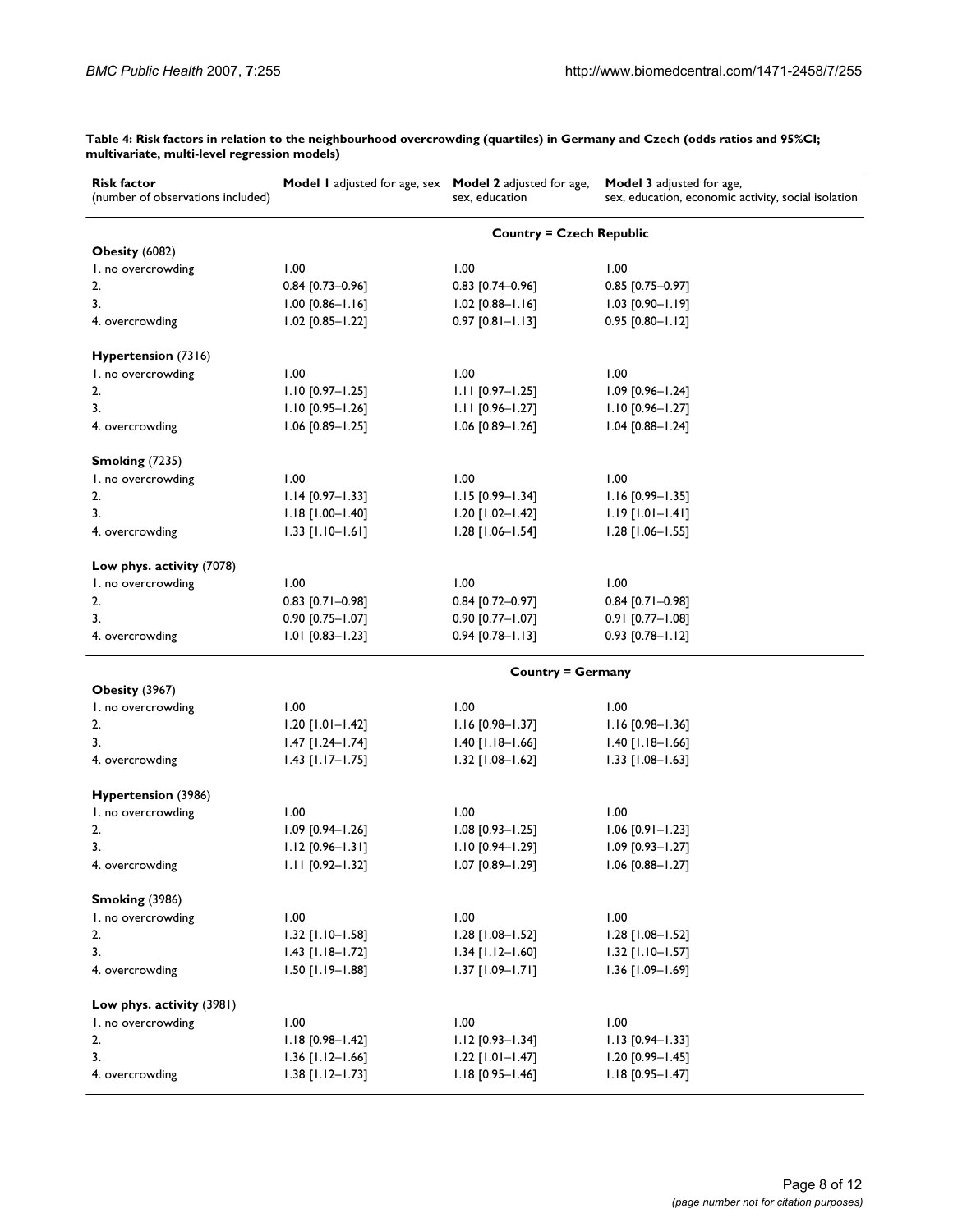|            | <b>Obesity</b>     | <b>Hypertension</b>             | <b>Smoking</b>         | Low physical activity   |  |
|------------|--------------------|---------------------------------|------------------------|-------------------------|--|
|            |                    | <b>Country = Czech Republic</b> |                        |                         |  |
| University | 1.00               | 0.1                             | 00. ا                  | 1.00                    |  |
| Secondary  | $1.38$ [1.22-1.55] | $1.26$ [1.14–1.39]              | $1.46$ [1.31-1.64]     | $1.3$   $[1.17 - 1.46]$ |  |
| Vocational | $1.98$ [1.71-2.29] | $1.52$ [1.34–1.72]              | $1.91$ $[1.65 - 2.18]$ | 2.44 [2.14-2.79]        |  |
| Primary    | 2.58 [2.05-3.24]   | $1.24$ $[1.02 - 1.50]$          | 2.22 [1.78-2.78]       | 3.69 [2.98-4.50]        |  |
|            |                    | <b>Country = Germany</b>        |                        |                         |  |
| University | 1.00               | 1.00                            | 1.00                   | 00.1                    |  |
| Secondary  | $1.32$ [1.06-1.58] | $1.20$ $[1.00 - 1.42]$          | $1.42$ [1.15-1.74]     | $1.38$ [1.16–1.65]      |  |
| Vocational | $1.50$ [1.27-1.78] | $1.11$ $[0.96 - 1.29]$          | $1.96$ $[1.64 - 2.34]$ | 2.18 [1.87-2.53]        |  |
| Primary    | 1.64 [1.23-2.21]   | $1.33$ $[1.02 - 1.73]$          | 2.15 [1.57-2.95]       | 3.69 [2.81-4.84]        |  |

**Table 5: Individual level socioeconomic status and outcome measures (odds ratios and 95%CI; multivariate, multi-level regression models, estimators adjusted for age, sex, education, economic activity, social isolation, neighbourhood unemployment)**

results differ by type of risk factor. Second, the shapes of the associations between socioeconomic status and the outcomes vary by country. Third, individual-level education appeared to play an important role in the relationships between neighbourhood characteristics and risk factors.

#### *Variation by type of risk factor*

It is remarkable that in both countries a consistent contextual effect for the two area level indicators was evident for smoking. Individual level education had almost no effect on this relationship. This result is in line with previous studies [16,19-22,27,44]. Smoking behaviour seems to be consistently associated with the socioeconomic context in which people live. Several mechanisms explaining this association are currently debated. Van Lenthe and Mackenbach [45] hypothesize that neighbourhood stressors such as low security or noise pollution may be a possible link. They tested this explanation in a large Dutch cohort and found that adjustment for neighbourhood stressors substantially reduced the statistical association between neighbourhood disadvantage and smoking. Another hint is given by Chuang and colleagues [44]. The researchers analysed data from studies in northern California and found that the availability of tobacco, measured by the density and distance of convenience stores in the area, is an important determinant for smoking. Social norms and cultural beliefs define a further process by which socioeconomic context influences personal habits. A study by Curry and colleagues found evidence for this pathway [46]. In their examination, attitudes towards tobacco use were socially patterned by area-level characteristics. Such associations can be interpreted in a broader conceptual framework of cultural and social capital of communities [47,48].

Concerning the other three risk factors our study replicate earlier findings only partly. Independent neighbourhoodlevel effects for obesity and low physical activity were observed in Germany only, but for hypertension odds ratios were near one in both countries. This contrasts with studies where associations for all three indicators were found [23,25-27,49]. A possible explanation is the high prevalence of the risk factors in our sample. It can be concluded that some adverse lifestyles are rather common in the whole population, a fact that may reduce the strength of the effects exerted by the immediate socioeconomic environment on personal habits.

#### *Variation by country*

Our study offers the opportunity to compare results from two countries with a different political, economic and societal structure. It is interesting to note that the relationship between neighbourhood socioeconomic status and risk factors was more pronounced in Germany. The reason might be that the overall standard of the infrastructure was lower in the Czech Republic for all neighbourhoods (and generally it was difficult to move from one area to another because a housing market was almost non-existent), so that the relative differences in respect to healthrelated characteristics of an area are small. To the contrary, in Germany standards of infrastructure are high, but relative inequalities might be more pronounced.

It is also possible that, given the communist past of the Czech Republic, socioeconomic residential segregation is, so far, less advanced in the Czech Republic than in Germany. In both cases, however, it can be hypothesized that the relatively weak effect of area-level characteristics on health behaviours in the Czech Republic may increase in the future with further economic growth and liberalization. As in other post-communistic countries this trend leads to an overall increase in living standards but simultaneously to widening inequalities between the social groups within the country [31].

But despite the variations which might reflect macrosocial differences, the results are consistent at least for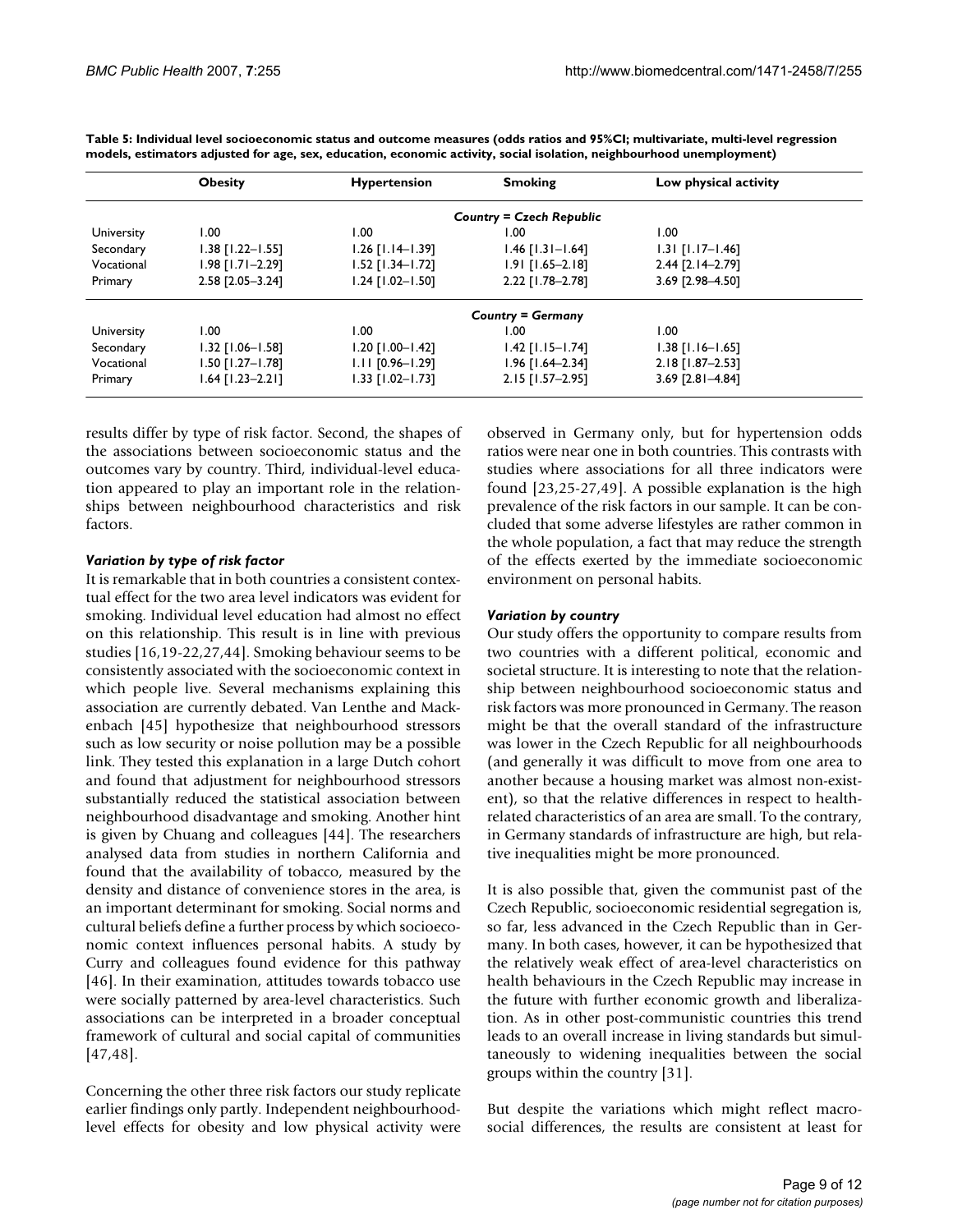some of the risk factors. This is remarkable, because the dataset comprises nine towns in two different countries.

#### *Individual-level SES*

The associations of socioeconomic status and risk factors were lower for area level SES than for individual level SES, which corresponds to previous findings [18]. It can be concluded that individual social background has a larger impact on lifestyle than the social environment. Especially education is a crucial factor for adopting or avoiding risk behaviour. But nonetheless our results show that area level SES seems to be an independent variable in relation to cardiovascular risk. According to these findings, interventions to reduce social inequalities should be more successful at individual level, but the highest impact can be expected for those measures which combine both individual (e.g. information campaigns about the benefit of physical activity) and structural prevention (e.g. improvement of local sport facilities) in neighbourhoods.

#### *Methodological considerations*

When interpreting the results we have to be cautious because several aspects of the study design can influence them. First, the comparability of the analyses for Germany and the Czech Republic is restricted by the different median size of the administrative districts on which the neighbourhood level indicators rely. In Germany the units were approximately three times as large as in the Czech Republic. It has to be noted that larger units can be associated with a higher degree of misclassification of individuals with respect to their actual social environment. This effect can result in an underestimation of strength of positive associations [27]. However, the effects of area-level SES characteristics were more pronounced in Germany. This may suggest that the Czech-German differences are even larger.

Second, individual level socioeconomic status was measured by one indicator, because only education was assessed in a comparable way in HAPIEE and HNR. This is a limitation, because there could be a lack of consistency in individual and area level measures in terms of the underlying pathways to unequal health. Unemployment and overcrowding are primarily related to material circumstances, while education reflects social and cultural capital. The impact of this inconsistency on our results is probably limited, however, because participants' employment status, including unemployment, was included in the regression models. In addition a sensitivity analysis in the German sample, which contained a personal income variable, has shown that while adjustment for individual income and education reduced the odds ratios for the area-level variables, they remained significantly elevated.

Third, the response variable physical inactivity covers only one aspect of activities as it relies only on sports. Other aspects like non-sportive physical activities (e.g. working in the garden) or the daily walking distance to work or shopping are not included. As the importance of the neighbourhood environment may differ for these dimensions, further analysis with specific elements of physical activity are necessary [50].

Finally, as this study is cross-sectional, the uncertainty about the causality of the associations is higher than in a longitudinal design. For example, self selection of people with unhealthy lifestyles into low SES areas is possible, e.g. because of downward mobility. Although this is unlikely, we tried to minimize reverse causation by excluding all participants with a history of manifest myocardial infarction.

The limitations are balanced by strengths of this investigation. Our study comprises datasets from two countries and from nine cities with highly comparable measures of individual- and neighbourhood-level characteristics. Apart from the higher number of observations, the crossnational and cross-city design allows an analysis of differences between units and to assess consistency of associations in different settings. Both studies are sufficiently large and both were conducted to a high standard; this ensures a internal and external validity.

#### **Conclusion**

Neighbourhood-level socioeconomic status was associated with some of the cardiovascular risk factors independent of individual social position. A strong and consistent association was found for smoking. Community based interventions could be seen as an appropriate instrument to reduce smoking prevalence and thus health inequalities, between urban neighbourhoods. Nonetheless, individual inequalities need to be taken into account when designing interventions, because they are strongly related to all types of risk behaviour under study.

#### **Competing interests**

The author(s) declare that they have no competing interests.

#### **Authors' contributions**

ND coordinated the neighbourhood level investigation for this paper, conducted data analyses and drafted the manuscript. HP, MB and NW participated in the coordination of this investigation, the data acquisition of the HNR and the HAPIEE Study, conducted analyses and helped drafting the manuscript. PEV conducted the multilevel analyses and contributed to draft the manuscript. AP, RK, SW, SM, SM and AS participated in data acquisition of the HNR and the HAPIEE Study and revised the manu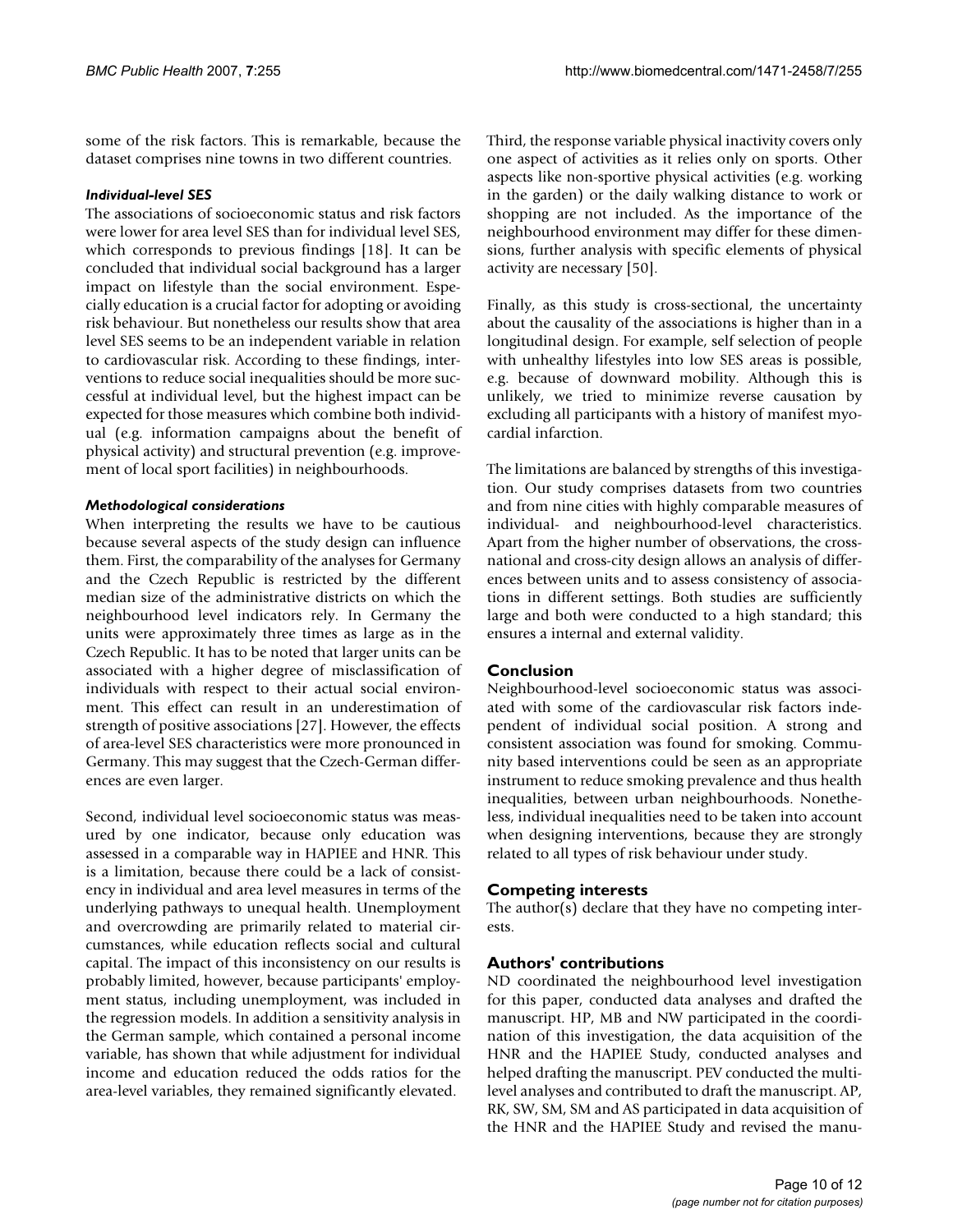script. RE, KHJ and JS contributed to the acquisition of funding and revised the manuscript. All authors read and approved the final manuscript.

#### **Appendix (Advisory board and criteria and endpoint committee of the Heinz Nixdorf Recall Study)**

Advisory board: T. Meinertz, Hamburg (Chair); M. Blettner, Mainz; C. Bode, Freiburg; PJ. de Feyter, Rotterdam, Netherlands; B. Güntert, Hall i.T., Austria; F. Gutzwiller, Switzerland; H. Heinen, Bonn; O. Hess, Bern; Switzerland; B. Klein, Essen; H. Löwel, Neuherberg; M. Reiser, Munich; G. Schmidt, Essen; M. Schwaiger, Munich; C. Steinmüller, Bonn; T. Theorell, Stockholm, Sweden; S.N. Willich, Berlin.

Criteria and endpoint committee: C. Bode, Freiburg (Chair); K. Berger, Münster; H.R. Figulla, Jena; C. Hamm, Bad Nauheim; P. Hanrath, Aachen; W. Köpcke, Münster; C. Weimar, Essen; A. Zeiher, Frankfurt.

#### **Acknowledgements**

The HAPIEE study is funded by grants from the Wellcome Trust "Determinants of Cardiovascular Diseases in Eastern Europe: A multi-centre cohort study" (grant no. 064947/Z/91/Z), a grant from the US National Institute for Aging "Health disparities and aging in societies in transition (the HAPIEE study)" (grant no. 1R01 AG23522-01), and a grant from the MacArthur Foundation (Health and Social Upheaval Network). We thank the Heinz Nixdorf Foundation (Chairman: Dr. jur. G. Schmidt, Essen, Germany) for the sponsoring of the Heinz Nixdorf Recall study. We are indebted to the investigative group and the study personnel of both studies. Finally we thank the German Research Council for sponsoring additional assessment of psychosocial factors (DFG; Project SI 236/8-1) in the Heinz Nixdorf Recall Study and for sponsoring the here presented combined analyses of the HAPIEE and the HNR datasets (DFG; Project SI 236/9-1). Also we are grateful to H. Feldmann (City Council Bochum), F. Beyer (City Council Essen) and H.J. Libera (City Council Mülheim an der Ruhr) for their help with the assessment of area level data.

#### **References**

- 1. Marmot M, Wilkinson RG: *Social deterninants of health* 2nd edition. Oxford: Oxford University Press; 2006.
- 2. van Lenthe FJ: **Aggregate deprivation and effects on health.** In *Social inequalities in health* Edited by: Siegrist J, Marmot M. Oxford: Oxford University Press; 2006:167-192.
- 3. Bosma H, van de Mheen HD, Borsboom GJ, Mackenbach JP: **[Neigh](http://www.ncbi.nlm.nih.gov/entrez/query.fcgi?cmd=Retrieve&db=PubMed&dopt=Abstract&list_uids=11207154)[borhood socioeconomic status and all-cause mortality.](http://www.ncbi.nlm.nih.gov/entrez/query.fcgi?cmd=Retrieve&db=PubMed&dopt=Abstract&list_uids=11207154)** *Am J Epidemiol* 2001, **153:**363-371.
- 4. Marinacci C, Spadea T, Biggeri A, Demaria M, Caiazzo A, Costa G: **The role of individual and contextual socioeconomic circum[stances on mortality: analysis of time variations in a city of](http://www.ncbi.nlm.nih.gov/entrez/query.fcgi?cmd=Retrieve&db=PubMed&dopt=Abstract&list_uids=14966232) [north west Italy.](http://www.ncbi.nlm.nih.gov/entrez/query.fcgi?cmd=Retrieve&db=PubMed&dopt=Abstract&list_uids=14966232)** *J Epidemiol Community Health* 2004, **58:**199-207.
- 5. Martikainen P, Kauppinen TM, Valkonen T: **[Effects of the charac](http://www.ncbi.nlm.nih.gov/entrez/query.fcgi?cmd=Retrieve&db=PubMed&dopt=Abstract&list_uids=12594198)teristics of neighbourhoods and the characteristics of people [on cause specific mortality: a register based follow up study](http://www.ncbi.nlm.nih.gov/entrez/query.fcgi?cmd=Retrieve&db=PubMed&dopt=Abstract&list_uids=12594198) [of 252,000 men.](http://www.ncbi.nlm.nih.gov/entrez/query.fcgi?cmd=Retrieve&db=PubMed&dopt=Abstract&list_uids=12594198)** *J Epidemiol Community Health* 2003, **57:**210-217.
- 6. Osler M, Prescott E: **[Educational level as a contextual and prox](http://www.ncbi.nlm.nih.gov/entrez/query.fcgi?cmd=Retrieve&db=PubMed&dopt=Abstract&list_uids=12646542)[imate determinant of all cause mortality in Danish adults.](http://www.ncbi.nlm.nih.gov/entrez/query.fcgi?cmd=Retrieve&db=PubMed&dopt=Abstract&list_uids=12646542)** *J Epidemiol Community Health* 2003, **57:**266-269.
- 7. Sloggett A, Joshi H: **[Higher mortality in deprived areas: com](http://www.ncbi.nlm.nih.gov/entrez/query.fcgi?cmd=Retrieve&db=PubMed&dopt=Abstract&list_uids=7804047)[munity or personal disadvantage?](http://www.ncbi.nlm.nih.gov/entrez/query.fcgi?cmd=Retrieve&db=PubMed&dopt=Abstract&list_uids=7804047)** *BMJ* 1994, **309:**1470-1474.
- 8. Borrell LN, Diez Roux AV, Rose K, Catellier D, Clark BL, Atherosclerosis Risk in Communities Study: **[Neighbourhood characteristics](http://www.ncbi.nlm.nih.gov/entrez/query.fcgi?cmd=Retrieve&db=PubMed&dopt=Abstract&list_uids=15082648)**

**[and mortality in the Atherosclerosis Risk in Communities](http://www.ncbi.nlm.nih.gov/entrez/query.fcgi?cmd=Retrieve&db=PubMed&dopt=Abstract&list_uids=15082648) [Study.](http://www.ncbi.nlm.nih.gov/entrez/query.fcgi?cmd=Retrieve&db=PubMed&dopt=Abstract&list_uids=15082648)** *Int J Epidemiol* 2004, **33:**398-407.

- 9. Diez Roux AV, Borrell LN, Haan M, Jackson SA, Schultz R: **[Neigh](http://www.ncbi.nlm.nih.gov/entrez/query.fcgi?cmd=Retrieve&db=PubMed&dopt=Abstract&list_uids=15483307)[bourhood environments and mortality in an elderly cohort:](http://www.ncbi.nlm.nih.gov/entrez/query.fcgi?cmd=Retrieve&db=PubMed&dopt=Abstract&list_uids=15483307) [results from the cardiovascular health study.](http://www.ncbi.nlm.nih.gov/entrez/query.fcgi?cmd=Retrieve&db=PubMed&dopt=Abstract&list_uids=15483307)** *J Epidemiol Community Health* 2004, **58:**917-923.
- 10. Engstrom G, Goransson M, Hansen O, Hedblad B, Tyden P, Todt T, Janzon L: **[Trends in long-term survival after myocardial infarc](http://www.ncbi.nlm.nih.gov/entrez/query.fcgi?cmd=Retrieve&db=PubMed&dopt=Abstract&list_uids=11123507)[tion: less favourable patterns for patients from deprived](http://www.ncbi.nlm.nih.gov/entrez/query.fcgi?cmd=Retrieve&db=PubMed&dopt=Abstract&list_uids=11123507) [areas.](http://www.ncbi.nlm.nih.gov/entrez/query.fcgi?cmd=Retrieve&db=PubMed&dopt=Abstract&list_uids=11123507)** *J Intern Med* 2000, **248:**425-434.
- 11. Macintyre K, Stewart S, Chalmer J, Pell J, Finlayson A, Boyd J, Redpath A, McMurray J, Capewell S: **[Relation between socioeconomic](http://www.ncbi.nlm.nih.gov/entrez/query.fcgi?cmd=Retrieve&db=PubMed&dopt=Abstract&list_uids=11348909) [deprivation and death from a first myocardial infarction in](http://www.ncbi.nlm.nih.gov/entrez/query.fcgi?cmd=Retrieve&db=PubMed&dopt=Abstract&list_uids=11348909) [Scotland: population based analysis.](http://www.ncbi.nlm.nih.gov/entrez/query.fcgi?cmd=Retrieve&db=PubMed&dopt=Abstract&list_uids=11348909)** *BMJ* 2001, **322:**1152-1153.
- Diez Roux AV, Merkin SS, Arnett D, Chambless L, Massing M, Nieto FJ, Sorlie P, Szklo M, Tyroler HA, Watson RL: **[Neighborhood of](http://www.ncbi.nlm.nih.gov/entrez/query.fcgi?cmd=Retrieve&db=PubMed&dopt=Abstract&list_uids=11450679) [residence and incidence of coronary heart disease.](http://www.ncbi.nlm.nih.gov/entrez/query.fcgi?cmd=Retrieve&db=PubMed&dopt=Abstract&list_uids=11450679)** *N Engl J Med* 2001, **345:**99-106.
- 13. Stjärne MK, Fritzell J, De Leon AP, Hallqvist J, SHEEP Study Group: **[Neighborhood socioeconomic context, individual income](http://www.ncbi.nlm.nih.gov/entrez/query.fcgi?cmd=Retrieve&db=PubMed&dopt=Abstract&list_uids=16357590) [and myocardial infarction.](http://www.ncbi.nlm.nih.gov/entrez/query.fcgi?cmd=Retrieve&db=PubMed&dopt=Abstract&list_uids=16357590)** *Epidemiology* 2006, **17:**14-23.
- 14. Chaix B, Rosvall M, Merlo J: **[Recent increase of neighborhood](http://www.ncbi.nlm.nih.gov/entrez/query.fcgi?cmd=Retrieve&db=PubMed&dopt=Abstract&list_uids=16973762) [socioeconomic effects on ischemic heart disease mortality: a](http://www.ncbi.nlm.nih.gov/entrez/query.fcgi?cmd=Retrieve&db=PubMed&dopt=Abstract&list_uids=16973762) [multilevel survival analysis of two large Swedish cohorts.](http://www.ncbi.nlm.nih.gov/entrez/query.fcgi?cmd=Retrieve&db=PubMed&dopt=Abstract&list_uids=16973762)** *Am J Epidemiol* 2007, **165:**22-26.
- 15. Winkleby M, Sundquist K, Cubbin C: **Inequities in CHD incidence and case fatality by neighborhood deprivation.** *Am J of Prev Med* 2007, **32:**97-106.
- 16. Reijneveld SA: **[Neighbourhood socioeconomic context and self](http://www.ncbi.nlm.nih.gov/entrez/query.fcgi?cmd=Retrieve&db=PubMed&dopt=Abstract&list_uids=12461115) [reported health and smoking: a secondary analysis of data on](http://www.ncbi.nlm.nih.gov/entrez/query.fcgi?cmd=Retrieve&db=PubMed&dopt=Abstract&list_uids=12461115) [seven cities.](http://www.ncbi.nlm.nih.gov/entrez/query.fcgi?cmd=Retrieve&db=PubMed&dopt=Abstract&list_uids=12461115)** *J Epidemiol Community Health* 2002, **56:**935-942.
- 17. Stafford M, Martikainen P, Lahelma E, Marmot M: **[Neighbourhoods](http://www.ncbi.nlm.nih.gov/entrez/query.fcgi?cmd=Retrieve&db=PubMed&dopt=Abstract&list_uids=15310804) [and self rated health: a comparison of public sector employ](http://www.ncbi.nlm.nih.gov/entrez/query.fcgi?cmd=Retrieve&db=PubMed&dopt=Abstract&list_uids=15310804)[ees in London and Helsinki.](http://www.ncbi.nlm.nih.gov/entrez/query.fcgi?cmd=Retrieve&db=PubMed&dopt=Abstract&list_uids=15310804)** *J Epidemiol Community Health* 2004, **58:**772-778.
- 18. Pickett KE, Pearl M: **[Multilevel analyses of neighbourhood soci](http://www.ncbi.nlm.nih.gov/entrez/query.fcgi?cmd=Retrieve&db=PubMed&dopt=Abstract&list_uids=11154250)[oeconomic context and health outcomes: a critical review.](http://www.ncbi.nlm.nih.gov/entrez/query.fcgi?cmd=Retrieve&db=PubMed&dopt=Abstract&list_uids=11154250)** *J Epidemiol Community Health* 2001, **55:**111-122.
- 19. Chaix B, Guilbert P, Chauvin P: **[A multilevel analysis of tobacco](http://www.ncbi.nlm.nih.gov/entrez/query.fcgi?cmd=Retrieve&db=PubMed&dopt=Abstract&list_uids=15230507) [use and tobacco consumption levels in France. Are there any](http://www.ncbi.nlm.nih.gov/entrez/query.fcgi?cmd=Retrieve&db=PubMed&dopt=Abstract&list_uids=15230507) [combination risk groups?](http://www.ncbi.nlm.nih.gov/entrez/query.fcgi?cmd=Retrieve&db=PubMed&dopt=Abstract&list_uids=15230507)** *Eur J Public Health* 2004, **14:**186-190.
- 20. Duncan C, Jones K, Moon G: **[Smoking and deprivation: are](http://www.ncbi.nlm.nih.gov/entrez/query.fcgi?cmd=Retrieve&db=PubMed&dopt=Abstract&list_uids=10075175) [there neighbourhood effects?](http://www.ncbi.nlm.nih.gov/entrez/query.fcgi?cmd=Retrieve&db=PubMed&dopt=Abstract&list_uids=10075175)** *Soc Sci Med* 1999, **48:**497-505.
- 21. Kleinschmidt I, Hills M, Elliott P: **[Smoking behaviour can be pre](http://www.ncbi.nlm.nih.gov/entrez/query.fcgi?cmd=Retrieve&db=PubMed&dopt=Abstract&list_uids=8594138)[dicted by neighbourhood deprivation measures.](http://www.ncbi.nlm.nih.gov/entrez/query.fcgi?cmd=Retrieve&db=PubMed&dopt=Abstract&list_uids=8594138)** *J Epidemiol Community Health* 1995, **49(Suppl 2):**S72-7.
- 22. Reijneveld SA: **[The impact of individual and area characteris](http://www.ncbi.nlm.nih.gov/entrez/query.fcgi?cmd=Retrieve&db=PubMed&dopt=Abstract&list_uids=9563691)[tics on urban socioeconomic differences in health and smok](http://www.ncbi.nlm.nih.gov/entrez/query.fcgi?cmd=Retrieve&db=PubMed&dopt=Abstract&list_uids=9563691)[ing.](http://www.ncbi.nlm.nih.gov/entrez/query.fcgi?cmd=Retrieve&db=PubMed&dopt=Abstract&list_uids=9563691)** *Int J Epidemiol* 1998, **27:**33-40.
- 23. Cubbin C, Sundquist K, Ahlen H, Johansson SE, Winkleby MA, Sundquist J: **[Neighborhood deprivation and cardiovascular dis](http://www.ncbi.nlm.nih.gov/entrez/query.fcgi?cmd=Retrieve&db=PubMed&dopt=Abstract&list_uids=16754580)[ease risk factors: Protective and harmful effects.](http://www.ncbi.nlm.nih.gov/entrez/query.fcgi?cmd=Retrieve&db=PubMed&dopt=Abstract&list_uids=16754580)** *Scand J Public Health* 2006, **34:**228-237.
- 24. Karvonen S, Rimpela A: **[Socio-regional context as a determi](http://www.ncbi.nlm.nih.gov/entrez/query.fcgi?cmd=Retrieve&db=PubMed&dopt=Abstract&list_uids=8923619)[nant of adolescents' health behaviour in Finland.](http://www.ncbi.nlm.nih.gov/entrez/query.fcgi?cmd=Retrieve&db=PubMed&dopt=Abstract&list_uids=8923619)** *Soc Sci Med* 1996, **43:**1467-1474.
- 25. Cubbin C, Hadden WC, Winkleby MA: **[Neighborhood context](http://www.ncbi.nlm.nih.gov/entrez/query.fcgi?cmd=Retrieve&db=PubMed&dopt=Abstract&list_uids=11763293) [and cardiovascular disease risk factors: the contribution of](http://www.ncbi.nlm.nih.gov/entrez/query.fcgi?cmd=Retrieve&db=PubMed&dopt=Abstract&list_uids=11763293) [material deprivation.](http://www.ncbi.nlm.nih.gov/entrez/query.fcgi?cmd=Retrieve&db=PubMed&dopt=Abstract&list_uids=11763293)** *Ethnicity & disease* 2001, **11:**687-700.
- 26. Sundquist J, Malmstrom M, Johansson SE: [Cardiovascular risk fac](http://www.ncbi.nlm.nih.gov/entrez/query.fcgi?cmd=Retrieve&db=PubMed&dopt=Abstract&list_uids=10597980)**[tors and the neighbourhood environment: a multilevel anal](http://www.ncbi.nlm.nih.gov/entrez/query.fcgi?cmd=Retrieve&db=PubMed&dopt=Abstract&list_uids=10597980)[ysis.](http://www.ncbi.nlm.nih.gov/entrez/query.fcgi?cmd=Retrieve&db=PubMed&dopt=Abstract&list_uids=10597980)** *Int J Epidemiol* 1999, **28:**841-845.
- 27. Davey Smith G, Hart C, Watt G, Hole D, Hawthorne V: **[Individual](http://www.ncbi.nlm.nih.gov/entrez/query.fcgi?cmd=Retrieve&db=PubMed&dopt=Abstract&list_uids=9764262) [social class, area-based deprivation, cardiovascular disease](http://www.ncbi.nlm.nih.gov/entrez/query.fcgi?cmd=Retrieve&db=PubMed&dopt=Abstract&list_uids=9764262) [risk factors, and mortality: the Renfrew and Paisley study.](http://www.ncbi.nlm.nih.gov/entrez/query.fcgi?cmd=Retrieve&db=PubMed&dopt=Abstract&list_uids=9764262)** *J Epidemiol Community Health* 1998, **52:**399-405.
- 28. van Lenthe FJ, Borrell LN, Costa G, Diez Roux AV, Kauppinen TM, Marinacci C, Martikainen P, Regidor E, Stafford M, Valkonen T: **[Neighbourhood unemployment and all cause mortality: a](http://www.ncbi.nlm.nih.gov/entrez/query.fcgi?cmd=Retrieve&db=PubMed&dopt=Abstract&list_uids=15709084) [comparison of six countries.](http://www.ncbi.nlm.nih.gov/entrez/query.fcgi?cmd=Retrieve&db=PubMed&dopt=Abstract&list_uids=15709084)** *J Epidemiol Community Health* 2005, **59:**231-237.
- 29. Bobak M, Pikhart H, Rose R, Hertzman C, Marmot M: **[Socioeco](http://www.ncbi.nlm.nih.gov/entrez/query.fcgi?cmd=Retrieve&db=PubMed&dopt=Abstract&list_uids=11037221)nomic factors, material inequalities, and perceived control in [self-rated health: cross-sectional data from seven post-com](http://www.ncbi.nlm.nih.gov/entrez/query.fcgi?cmd=Retrieve&db=PubMed&dopt=Abstract&list_uids=11037221)[munist countries.](http://www.ncbi.nlm.nih.gov/entrez/query.fcgi?cmd=Retrieve&db=PubMed&dopt=Abstract&list_uids=11037221)** *Soc Sci Med* 2000, **51:**1343-1350.